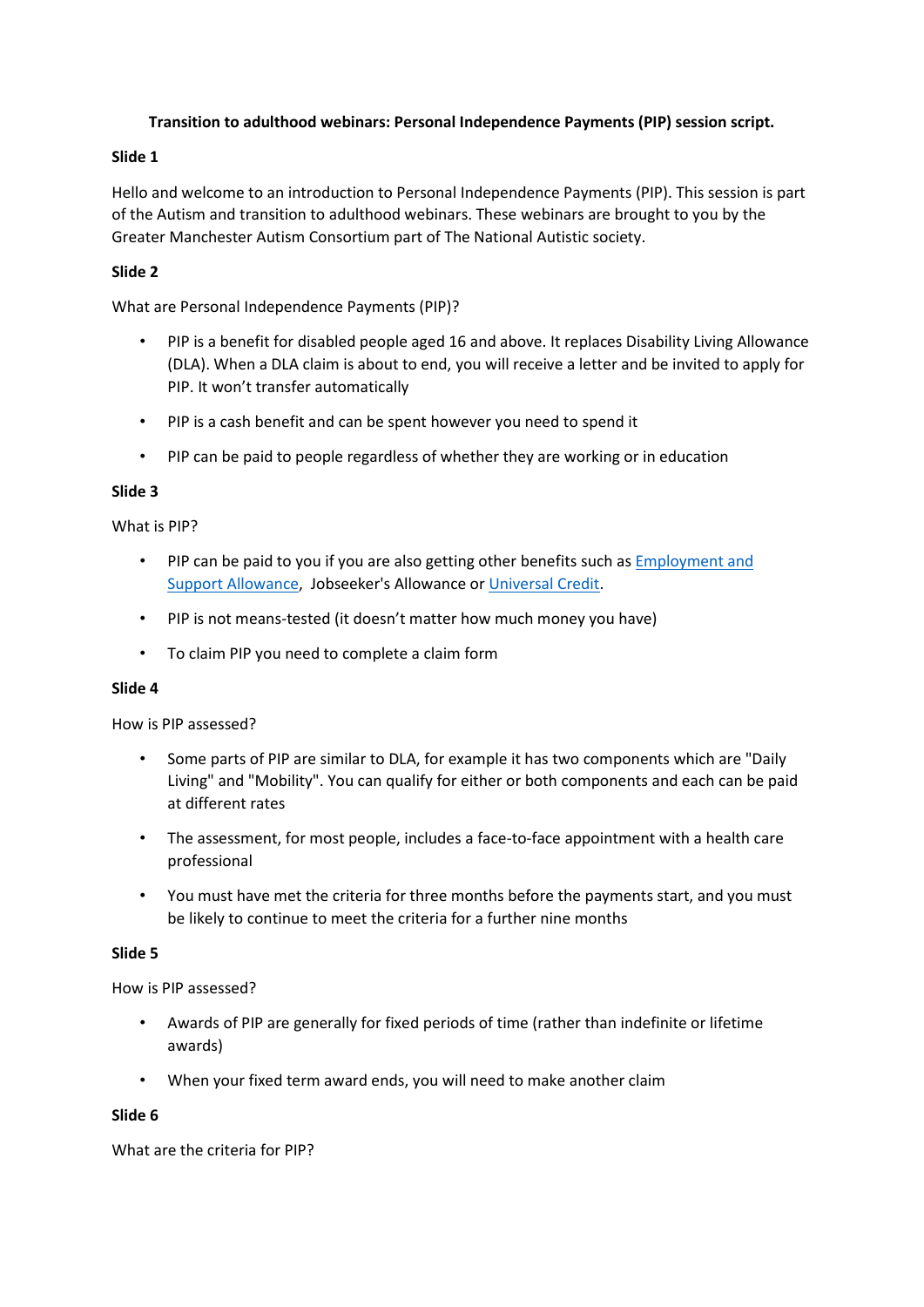- PIP awards are based on a points criteria
- For each component (Mobility and Daily Living) there is a list of statements known as *descriptors*. Each descriptor is worth a certain number of points and if that descriptor applies to you, you score that number of points

## **Slide 7**

What are the criteria for PIP?

- You can score points in a number of different sections. Your overall point score determines whether you are entitled to the Mobility and/or Daily Living components
- The score also determines which rate you receive. If you score between eight and 11 points, you are eligible for the standard rate of that component. If you score 12 points or more, you are awarded the enhanced rate

#### **Slide 8**

#### Daily living criteria

The daily living component of PIP includes the following:

- **Preparing food** (including needing prompting or supervision to cook)
- **Taking nutrition** (which means eating, including needing prompting or supervision)
- **Managing therapy or monitoring a health condition** (including needing reminding to take medication)
- **Washing and bathing** (including needing prompting or supervision to wash)
- **Managing toilet needs or incontinence** (including needing prompting or supervision)

### **Slide 9**

The daily living criteria also includes:

- **Dressing and undressing** (including needing prompting)
- **Communicating verbally** (including needing communication support)
- **Reading and understanding signs, symbols and words** (including needing prompting to read or understand written information)
- **Engaging with other people face-to-face** (which means being able to interact in an appropriate manner, understand body language and establish relationships)
- **Making budgeting decisions** (which includes the need for assistance when planning a budget or paying bills)

#### **Slide 10**

The mobility component criteria includes:

• **Planning and following a journey** (including needing prompting or assistance to make a journey)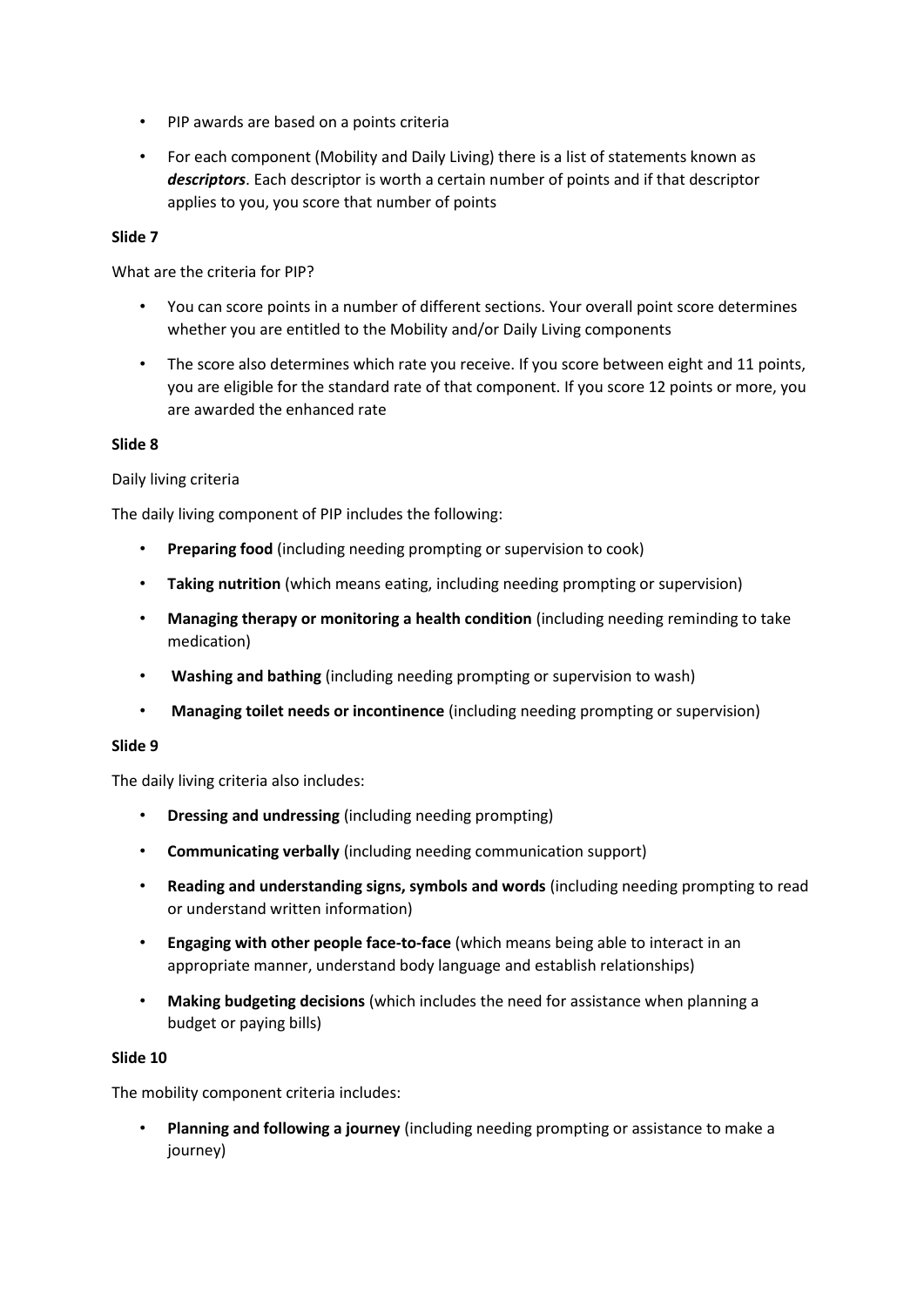• **Moving around** (this looks at physical ability to move around)

## **Slide 11**

When thinking of each of the things we listed on the daily living and mobility component slides it is useful to apply the 'Safely, repeatedly and in reasonable time' rule

- **Safely**: That the person is unlikely to cause harm to themselves or another person, during or after the activity
- **Repeatedly**: That the person can complete the activity often/or every time the activity needs to be completed (not just on a good day!)
- **In reasonable time**: That is take the person no more than twice the time it would take a non-disabled person

### **Slide 12**

Some definitions

- 'A simple meal' is not a ready meal, it is a meal cooked from fresh ingredients
- 'Unaided' means no prompting or assistance of any kind
- 'Assistance' is physical and doesn't include speech
- 'Supervision' means the continuous presence of another person to keep you safe

Check the definitions handout before answering each question. Fill in as much detail as you can

### **Slide 13**

Top tips

- Get help from a benefits advisor, friend or family member for an outside view
- Do not assume the assessor knows anything about autism
- Be detailed, honest and comprehensive about all difficulties
- Consider attaching a daily activities diary
- You can ask for a home visit rather than attending an assessment centre, but you may need a supporting letter from a GP or social care professional saying you cannot travel

### **Slide 14**

### The decision

- A decision about your entitlement is made by a decision maker at the Department of Work and Pensions. A formal decision letter is posted to you. If you disagree with the decision, you have the right to [challenge](http://www.autism.org.uk/about/benefits-care/benefits/pip/challenging.aspx) it. If you still disagree after the reconsideration, you have the right to appeal to an independent tribunal
- Once you have received the PIP decision letter, you have a legal right to request a [reconsideration](http://www.autism.org.uk/about/benefits-care/appeals.aspx)

For more information go to the useful links page at the send of this session